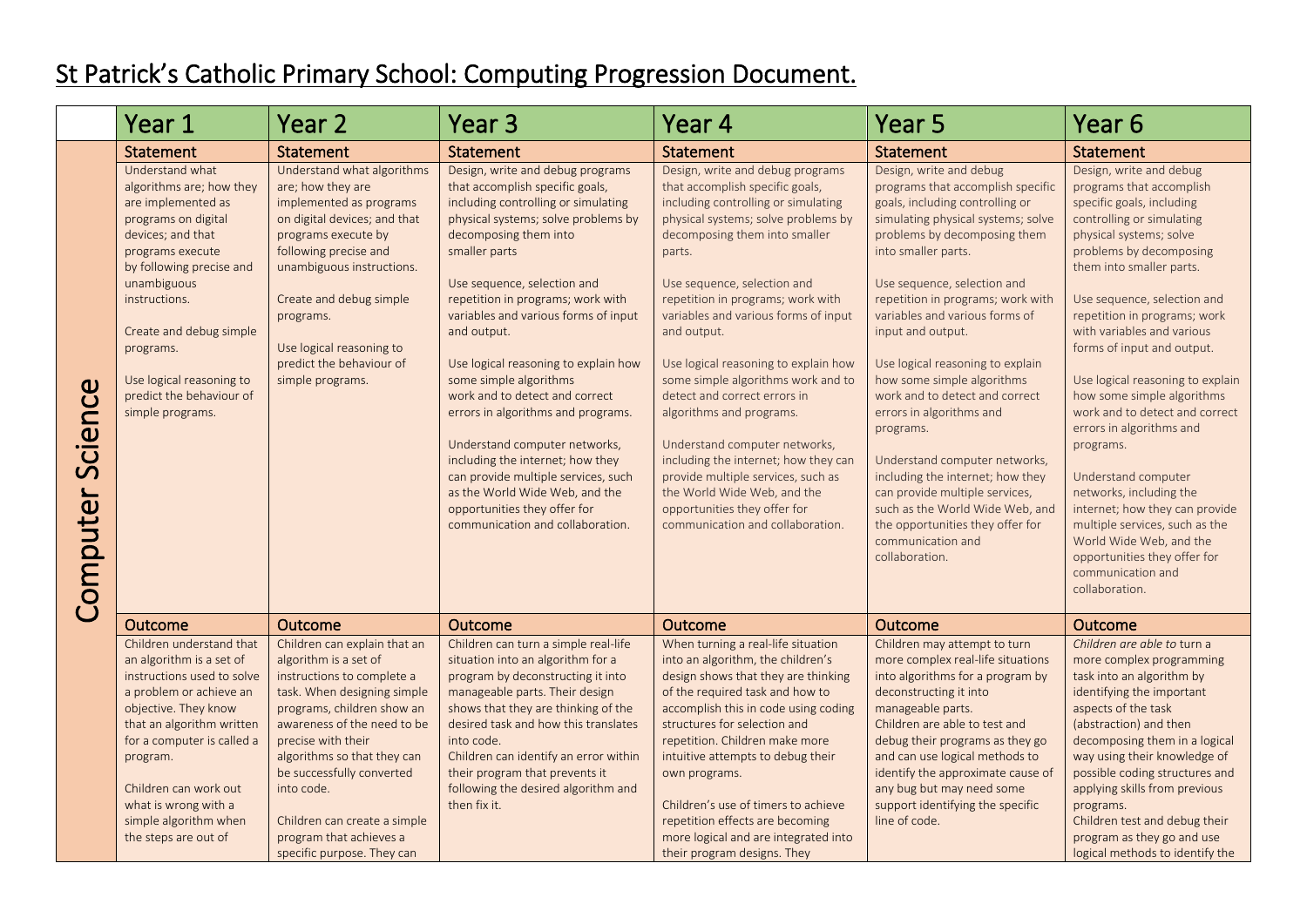| Infor | Statement<br>Use technology<br>purposefully to create,                                                                                                                                                                                                                                                                                                                                                                                                                                                                                                                                           | Statement<br>Use technology purposefully<br>to create, organise, store,                                                                                                                                                                                                                                                                                          | communication. They can use some<br>of these methods of communication,<br>e.g. being able to open, respond to<br>and attach files to emails sing<br>2Email. They can describe<br>appropriate email conventions when<br>communicating in this way.<br>Statement<br>Use search technologies effectively,<br>appreciate how results are selected                                                                                                                                                                                                                                                                                                                                                                                                                                                                                                                                                                                                                                                                                                                                      | the online safety implications<br>associated with the ways the<br>internet can be used to provide<br>different methods of communication<br>is improving.<br>Statement<br>Use search technologies effectively,<br>appreciate how results are selected                                                                                                                                                                                                                                                                                                                                                                                                                                                                                                                                                                                                                                                                                                                                                                                                                                                                          | Statement<br>Use search technologies<br>effectively, appreciate how                                                                                                                                                                                                                                                                                                                                                                                                                                                                                                                                                                                                                                                                                                                                                                                                                                                               | WAN and LAN are and can<br>describe how they access the<br>internet in school.<br>Statement<br>Use search technologies<br>effectively, appreciate how                                                                                                                                                                                                                                                                                                                                                                                                                                                                                                                                                                                                                                                                                                                           |
|-------|--------------------------------------------------------------------------------------------------------------------------------------------------------------------------------------------------------------------------------------------------------------------------------------------------------------------------------------------------------------------------------------------------------------------------------------------------------------------------------------------------------------------------------------------------------------------------------------------------|------------------------------------------------------------------------------------------------------------------------------------------------------------------------------------------------------------------------------------------------------------------------------------------------------------------------------------------------------------------|------------------------------------------------------------------------------------------------------------------------------------------------------------------------------------------------------------------------------------------------------------------------------------------------------------------------------------------------------------------------------------------------------------------------------------------------------------------------------------------------------------------------------------------------------------------------------------------------------------------------------------------------------------------------------------------------------------------------------------------------------------------------------------------------------------------------------------------------------------------------------------------------------------------------------------------------------------------------------------------------------------------------------------------------------------------------------------|-------------------------------------------------------------------------------------------------------------------------------------------------------------------------------------------------------------------------------------------------------------------------------------------------------------------------------------------------------------------------------------------------------------------------------------------------------------------------------------------------------------------------------------------------------------------------------------------------------------------------------------------------------------------------------------------------------------------------------------------------------------------------------------------------------------------------------------------------------------------------------------------------------------------------------------------------------------------------------------------------------------------------------------------------------------------------------------------------------------------------------|-----------------------------------------------------------------------------------------------------------------------------------------------------------------------------------------------------------------------------------------------------------------------------------------------------------------------------------------------------------------------------------------------------------------------------------------------------------------------------------------------------------------------------------------------------------------------------------------------------------------------------------------------------------------------------------------------------------------------------------------------------------------------------------------------------------------------------------------------------------------------------------------------------------------------------------|---------------------------------------------------------------------------------------------------------------------------------------------------------------------------------------------------------------------------------------------------------------------------------------------------------------------------------------------------------------------------------------------------------------------------------------------------------------------------------------------------------------------------------------------------------------------------------------------------------------------------------------------------------------------------------------------------------------------------------------------------------------------------------------------------------------------------------------------------------------------------------|
|       | Mash and can write their<br>own simple algorithm,<br>e.g. Colouring in a Bird<br>activity. Children know<br>that an unexpected<br>outcome is due to the<br>code they have created<br>and can make logical<br>attempts to fix the code,<br>e.g. Bubbles activity in<br>2Code.<br>When looking at a<br>program, children can<br>read code one line at a<br>time and make good<br>attempts to envision the<br>bigger picture of the<br>overall effect of the<br>program. Children can,<br>for example, interpret<br>where the turtle in 2Go<br>challenges will end up at<br>the end of the program. | Challenges: Chimp.<br>Children's program designs<br>display a growing awareness<br>of the need for logical,<br>programmable steps.<br>Children can identify the<br>parts of a program that<br>respond to specific events<br>and initiate specific actions.<br>For example, they can write<br>a cause and effect sentence<br>of what will happen in a<br>program. | follows a simple sequence. They<br>experiment with timers<br>to achieve repetition effects in their<br>programs. Children are beginning to<br>understand the difference in the<br>effect of using a timer command<br>rather than a repeat command when<br>creating repetition effects. Children<br>understand how variables can be<br>used to store information while a<br>program is executing.<br>Children's designs for their programs<br>show that they are thinking of the<br>structure of a program in logical,<br>achievable steps and absorbing<br>some new knowledge of coding<br>structures. For example, 'if'<br>statements,<br>repetition and variables. They make<br>good attempts to 'step through'<br>more complex code in order to<br>identify errors in algorithms and can<br>correct this. e.g. traffic light<br>algorithm in 2Code. In programs<br>such as Logo, they can 'read'<br>programs with several steps and<br>predict the outcome accurately.<br>Children can list a range of ways that<br>the internet can be used to provide<br>different methods of | these with other coding structures<br>including variables to achieve the<br>effects that they design in their<br>programs. As well as understanding<br>how variables can be used to store<br>information while a program is<br>executing, they are able to use and<br>manipulate the value of variables.<br>Children can make use of user inputs<br>and outputs such as 'print to<br>screen'. e.g. 2Code.<br>Children's designs for their programs<br>show that they are thinking of the<br>structure of a program in logical,<br>achievable steps and absorbing<br>some new knowledge of coding<br>structures. For example, 'if'<br>statements, repetition and variables.<br>They can trace code and use step-<br>through methods to identify errors<br>in code and make logical attempts to<br>correct this. e.g. traffic light<br>algorithm in 2Code. In programs<br>such as Logo, they can 'read'<br>programs with several steps and<br>predict the outcome accurately.<br>Children recognise the main<br>component parts of hardware which<br>allow computers to join and form a<br>network. Their ability to understand | and repetition into code with<br>increasing ease and their own<br>designs show that they are<br>thinking of how to accomplish the<br>set task in code utilising such<br>structures. They are combining<br>sequence, selection and<br>repetition with other coding<br>structures to achieve their<br>algorithm design.<br>When children code, they are<br>beginning to think about their<br>code structure in terms of the<br>ability to debug and interpret the<br>code later, e.g. the use of tabs to<br>organise code and the naming of<br>variables.<br>Children understand the value of<br>computer networks but are also<br>aware of the main dangers. They<br>recognise what personal<br>information is and can explain<br>how this can be kept safe.<br>Children can select the most<br>appropriate form of online<br>communications contingent on<br>audience and digital content, e.g.<br>2Blog, 2Email, Display Boards. | causing a problem.<br>Children translate algorithms<br>that include sequence,<br>selection and repetition into<br>code and their own designs<br>show that they are thinking of<br>how to accomplish the set task<br>in code utilising such<br>structures, including nesting<br>structures within each other.<br>Coding displays an improving<br>understanding of variables in<br>coding, outputs such as sound<br>and movement, inputs from<br>the user of the program such as<br>button clicks and the value of<br>functions.<br>Children are able to interpret a<br>program in parts and can make<br>logical attempts to put the<br>separate parts of a complex<br>algorithm together to explain<br>the program as a whole.<br>Children understand and can<br>explain in some depth the<br>difference between the<br>internet and the World Wide<br>Web. Children know what a |
|       | order, e.g. The Wrong<br>Sandwich in Purple                                                                                                                                                                                                                                                                                                                                                                                                                                                                                                                                                      | also identify and correct<br>some errors, e.g. Debug                                                                                                                                                                                                                                                                                                             | Children demonstrate the ability to<br>design and code a program that                                                                                                                                                                                                                                                                                                                                                                                                                                                                                                                                                                                                                                                                                                                                                                                                                                                                                                                                                                                                              | understand 'if statements' for<br>selection and attempt to combine                                                                                                                                                                                                                                                                                                                                                                                                                                                                                                                                                                                                                                                                                                                                                                                                                                                                                                                                                                                                                                                            | Children can translate algorithms<br>that include sequence, selection                                                                                                                                                                                                                                                                                                                                                                                                                                                                                                                                                                                                                                                                                                                                                                                                                                                             | cause of bugs, demonstrating a<br>systematic approach to try to<br>identify a particular line of code                                                                                                                                                                                                                                                                                                                                                                                                                                                                                                                                                                                                                                                                                                                                                                           |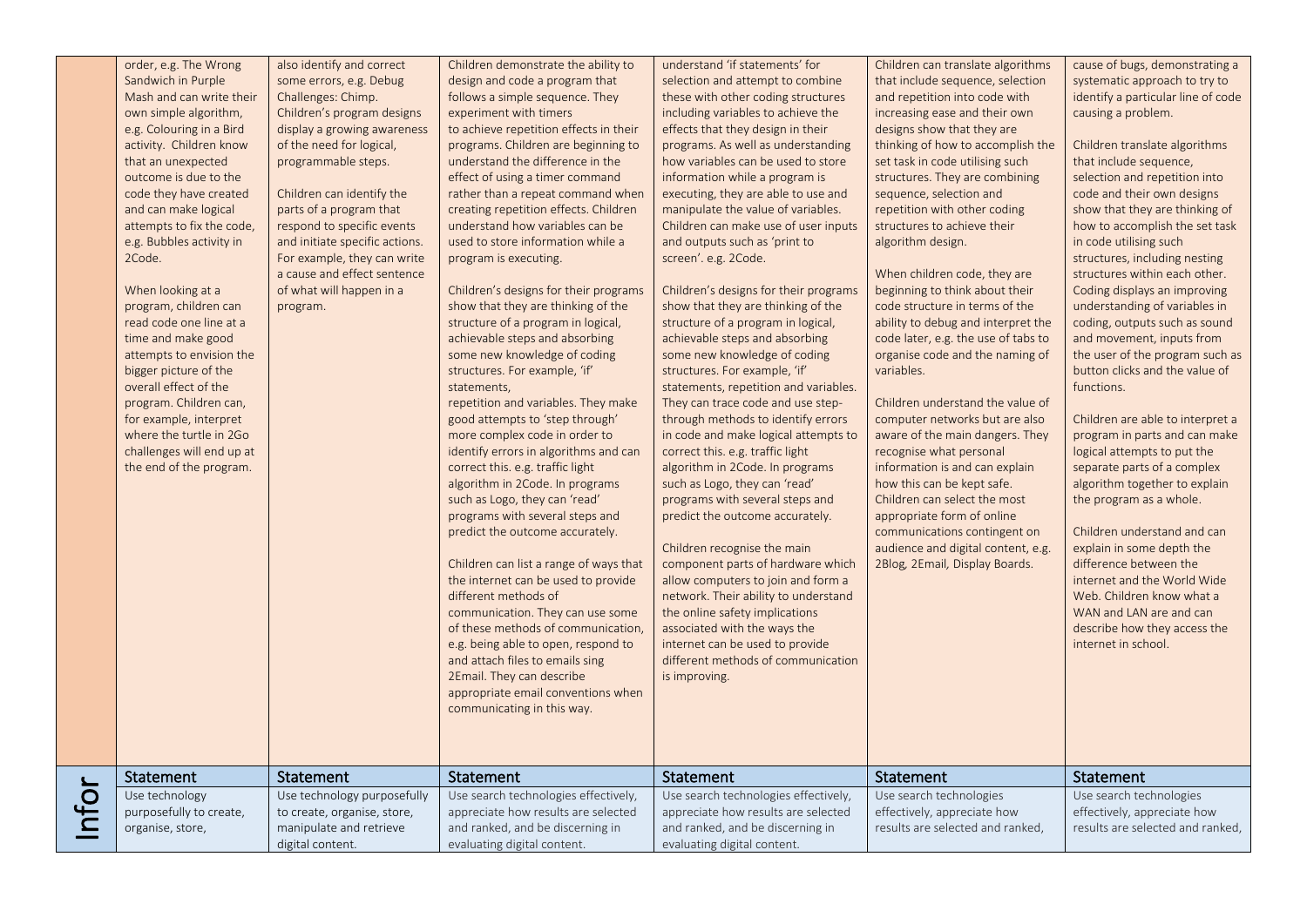|         | manipulate and retrieve<br>digital content.                                                                                                                                                                                                                                                                                                                                     |                                                                                                                                                                                                                                                                                                                                                                                                                                                                                             | Select, use and combine a variety of<br>software (including internet services)<br>on a range of digital devices to<br>design and create a range of<br>programs, systems and content that<br>accomplish given goals, including<br>collecting, analysing, evaluating and<br>presenting data and information.                                                                                                                                                                                                                                                                                                          | Select, use and combine a variety of<br>software (including internet<br>services) on a range of digital<br>devices to design and create a range<br>of programs, systems and content<br>that accomplish given goals,<br>including collecting, analysing,<br>evaluating and presenting data and<br>information.                                                                                                                                                                                                                                         | and be discerning in evaluating<br>digital content.<br>Select, use and combine a variety<br>of software (including internet<br>services) on a range of digital<br>devices to design and create a<br>range of programs, systems and<br>content that accomplish given<br>goals, including collecting,<br>analysing, evaluating and<br>presenting data and information.                                                                                                                                                                                                                                                                                                                                                                                                                     | and be discerning in evaluating<br>digital content.<br>Select, use and combine a<br>variety of software (including<br>internet services) on a range of<br>digital devices to design and<br>create a range of programs,<br>systems and content that<br>accomplish given goals,<br>including collecting, analysing,<br>evaluating and presenting data<br>and information.                                                                                                                                                                                                                                                                                                                                                                                                                  |
|---------|---------------------------------------------------------------------------------------------------------------------------------------------------------------------------------------------------------------------------------------------------------------------------------------------------------------------------------------------------------------------------------|---------------------------------------------------------------------------------------------------------------------------------------------------------------------------------------------------------------------------------------------------------------------------------------------------------------------------------------------------------------------------------------------------------------------------------------------------------------------------------------------|---------------------------------------------------------------------------------------------------------------------------------------------------------------------------------------------------------------------------------------------------------------------------------------------------------------------------------------------------------------------------------------------------------------------------------------------------------------------------------------------------------------------------------------------------------------------------------------------------------------------|-------------------------------------------------------------------------------------------------------------------------------------------------------------------------------------------------------------------------------------------------------------------------------------------------------------------------------------------------------------------------------------------------------------------------------------------------------------------------------------------------------------------------------------------------------|------------------------------------------------------------------------------------------------------------------------------------------------------------------------------------------------------------------------------------------------------------------------------------------------------------------------------------------------------------------------------------------------------------------------------------------------------------------------------------------------------------------------------------------------------------------------------------------------------------------------------------------------------------------------------------------------------------------------------------------------------------------------------------------|------------------------------------------------------------------------------------------------------------------------------------------------------------------------------------------------------------------------------------------------------------------------------------------------------------------------------------------------------------------------------------------------------------------------------------------------------------------------------------------------------------------------------------------------------------------------------------------------------------------------------------------------------------------------------------------------------------------------------------------------------------------------------------------|
|         | Outcome                                                                                                                                                                                                                                                                                                                                                                         | Outcome                                                                                                                                                                                                                                                                                                                                                                                                                                                                                     | Outcome                                                                                                                                                                                                                                                                                                                                                                                                                                                                                                                                                                                                             | Outcome                                                                                                                                                                                                                                                                                                                                                                                                                                                                                                                                               | Outcome                                                                                                                                                                                                                                                                                                                                                                                                                                                                                                                                                                                                                                                                                                                                                                                  | Outcome                                                                                                                                                                                                                                                                                                                                                                                                                                                                                                                                                                                                                                                                                                                                                                                  |
|         | Children are able to sort,<br>collate, edit and store<br>simple digital content<br>e.g. children can name,<br>save and retrieve their<br>work and follow simple<br>instructions to access<br>online<br>resources, use Purple<br>Mash<br>2Quiz example (sorting<br>shapes), 2Code design<br>mode (manipulating<br>backgrounds) or using<br>pictogram software such<br>as 2Count. | Children demonstrate an<br>ability to organise data<br>using, for example, a<br>database such as<br>2Invesitigate and can<br>retrieve specific data for<br>conducting simple searches.<br>Children are able to edit<br>more complex digital data<br>such as music compositions<br>within 2Sequence. Children<br>are confident when creating,<br>naming, saving and<br>retrieving content. Children<br>use a range of media in their<br>digital content including<br>photos, text and sound. | Children can carry out simple<br>searches to retrieve digital content.<br>They understand that to do this, they<br>are connecting to the internet and<br>using a search engine such as Purple<br>Mash search or internet-wide search<br>engines.<br>Children can collect, analyse,<br>evaluate and present data and<br>information using a selection of<br>software, e.g. using a branching<br>database (2Question), using<br>software such as 2Graph. Children<br>can consider what software is most<br>appropriate for a given task. They<br>can create purposeful content to<br>attach to emails, e.g. 2Respond. | Children understand the function,<br>features and layout of a search<br>engine. They can appraise selected<br>webpages for credibility and<br>information at a basic level.<br>Children are able to make<br>improvements to digital solutions<br>based on feedback. Children make<br>informed software choices when<br>presenting information and data.<br>They create linked content using a<br>range of software such as 2Connect<br>and 2Publish+. Children share digital<br>content within their community, i.e.<br>using Virtual Display Boards. | Children search with greater<br>complexity for digital content<br>when using a search engine. They<br>are able to explain in some detail<br>how credible a webpage is and<br>the information it contains.<br>Children are able to make<br>appropriate improvements to<br>digital solutions based on<br>feedback received and can<br>confidently comment on the<br>success of the solution. e.g.<br>creating their own program to<br>meet a design brief using 2Code.<br>They objectively review solutions<br>from others. Children are able to<br>collaboratively create content<br>and solutions using digital<br>features within software such as<br>collaborative mode. They are able<br>to use several ways of sharing<br>digital content, i.e. 2Blog, Display<br>Boards and 2Email. | Children readily apply filters<br>when searching for digital<br>content. They are able to<br>explain in detail how credible a<br>webpage is and the information<br>it contains. They compare a<br>range of digital content sources<br>and are able to rate them in<br>terms of content quality and<br>accuracy. Children use critical<br>thinking skills in everyday use<br>of online communication.<br>Children make clear<br>connections to the audience<br>when designing and creating<br>digital content. The children<br>design and create their own<br>blogs to become a content<br>creator on the internet, e.g.<br>2Blog. They are able to use<br>criteria to evaluate the quality<br>of digital solutions and are able<br>to identify improvements,<br>making some refinements. |
|         | Statement                                                                                                                                                                                                                                                                                                                                                                       | Statement                                                                                                                                                                                                                                                                                                                                                                                                                                                                                   | Statement                                                                                                                                                                                                                                                                                                                                                                                                                                                                                                                                                                                                           | <b>Statement</b>                                                                                                                                                                                                                                                                                                                                                                                                                                                                                                                                      | <b>Statement</b>                                                                                                                                                                                                                                                                                                                                                                                                                                                                                                                                                                                                                                                                                                                                                                         | Statement                                                                                                                                                                                                                                                                                                                                                                                                                                                                                                                                                                                                                                                                                                                                                                                |
| Digital | Recognise common uses<br>of information<br>technology beyond<br>school.<br>Use technology safely<br>and respectfully, keeping                                                                                                                                                                                                                                                   | Recognise common uses of<br>information technology<br>beyond school.<br>Use technology safely and<br>respectfully, keeping<br>personal information                                                                                                                                                                                                                                                                                                                                          | Use technology safely, respectfully<br>and responsibly; recognise<br>acceptable/ unacceptable behaviour;<br>identify a range of ways to report<br>concern about content and contact.                                                                                                                                                                                                                                                                                                                                                                                                                                | Use technology safely, respectfully<br>and responsibly; recognise<br>acceptable/ unacceptable<br>behaviour; identify a range of ways<br>to report concern about content and<br>contact.                                                                                                                                                                                                                                                                                                                                                               | Use technology safely,<br>respectfully and responsibly;<br>recognise acceptable/<br>unacceptable behaviour; identify<br>a range of ways to report concern<br>about content and contact.                                                                                                                                                                                                                                                                                                                                                                                                                                                                                                                                                                                                  | Use technology safely,<br>respectfully and responsibly;<br>recognise acceptable/<br>unacceptable behaviour;<br>identify a range of ways to<br>report concern about content<br>and contact.                                                                                                                                                                                                                                                                                                                                                                                                                                                                                                                                                                                               |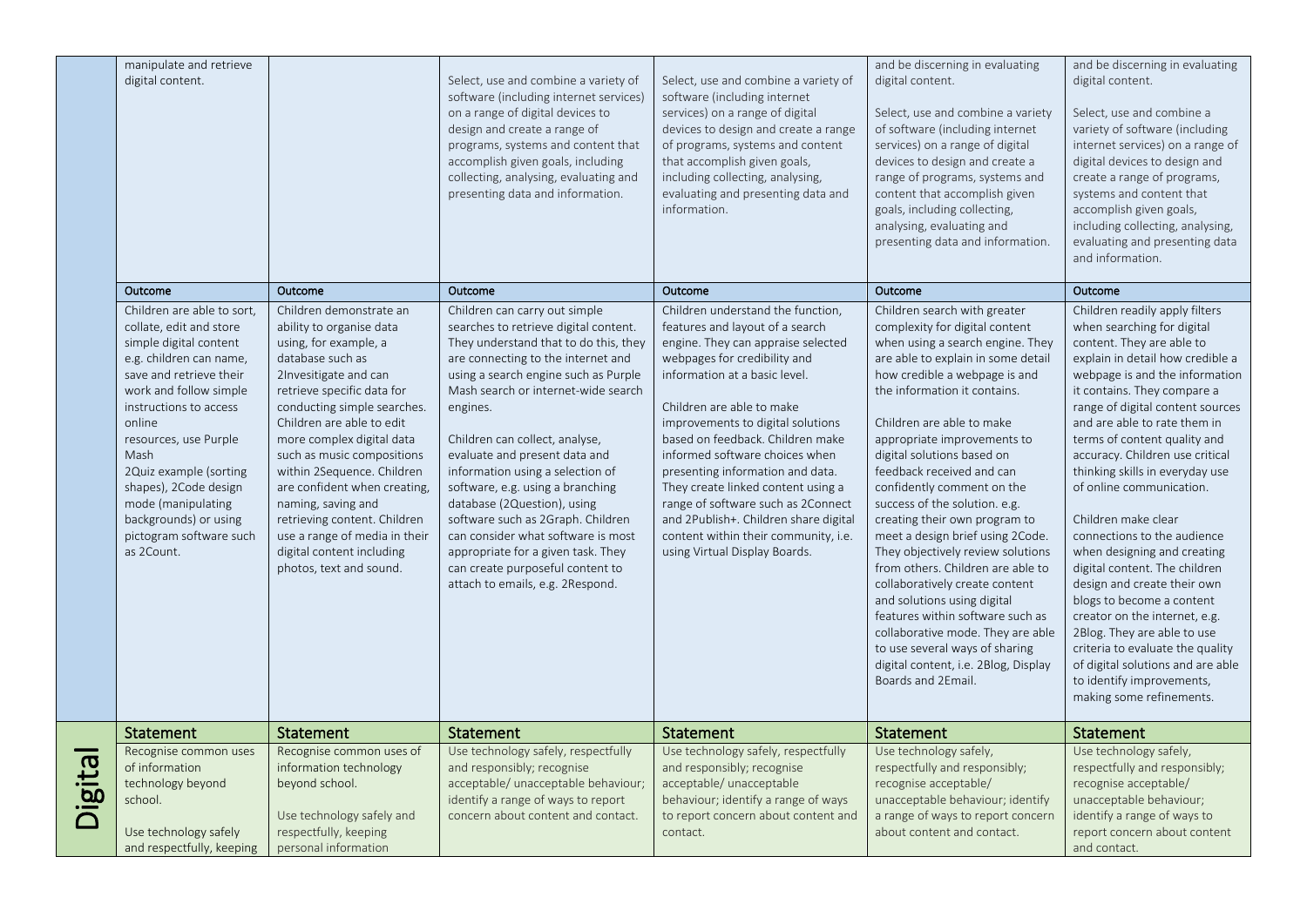| personal information<br>private; identify where to<br>go for help and support<br>when they have concerns<br>about content or contact<br>on the internet or other<br>online technologies.                                                                                                                                                                                                                                                                                                                                                                                                          | private; identify where to go<br>for help and support when<br>they have concerns about<br>content or contact on the<br>internet or other online<br>technologies.                                                                                                                                                                                                                                                                                                                                                                                                                                                                                                                                                                                                                                                                                                          |                                                                                                                                                                                                                                                                                                                                                                                                                                                                                        |                                                                                                                                                                                                                                                                            |                                                                                                                                                                                                                                                                                                                                                             |                                                                                                                                                                                                                                                                                                                                                                         |
|---------------------------------------------------------------------------------------------------------------------------------------------------------------------------------------------------------------------------------------------------------------------------------------------------------------------------------------------------------------------------------------------------------------------------------------------------------------------------------------------------------------------------------------------------------------------------------------------------|---------------------------------------------------------------------------------------------------------------------------------------------------------------------------------------------------------------------------------------------------------------------------------------------------------------------------------------------------------------------------------------------------------------------------------------------------------------------------------------------------------------------------------------------------------------------------------------------------------------------------------------------------------------------------------------------------------------------------------------------------------------------------------------------------------------------------------------------------------------------------|----------------------------------------------------------------------------------------------------------------------------------------------------------------------------------------------------------------------------------------------------------------------------------------------------------------------------------------------------------------------------------------------------------------------------------------------------------------------------------------|----------------------------------------------------------------------------------------------------------------------------------------------------------------------------------------------------------------------------------------------------------------------------|-------------------------------------------------------------------------------------------------------------------------------------------------------------------------------------------------------------------------------------------------------------------------------------------------------------------------------------------------------------|-------------------------------------------------------------------------------------------------------------------------------------------------------------------------------------------------------------------------------------------------------------------------------------------------------------------------------------------------------------------------|
| Outcome                                                                                                                                                                                                                                                                                                                                                                                                                                                                                                                                                                                           | Outcome                                                                                                                                                                                                                                                                                                                                                                                                                                                                                                                                                                                                                                                                                                                                                                                                                                                                   | Outcome                                                                                                                                                                                                                                                                                                                                                                                                                                                                                | Outcome                                                                                                                                                                                                                                                                    | Outcome                                                                                                                                                                                                                                                                                                                                                     | Outcome                                                                                                                                                                                                                                                                                                                                                                 |
| Children understand<br>what is meant by<br>technology and can<br>identify a variety of<br>examples both in and out<br>of school. They can make<br>a distinction between<br>objects<br>that use modern<br>technology and those<br>that do not e.g. a<br>microwave vs. a chair.<br>Children understand the<br>importance of keeping<br>information, such as<br>their usernames and<br>passwords, private and<br>actively demonstrate this<br>in lessons. Children take<br>ownership of their work<br>and save this in their own<br>private space such as<br>their My Work folder on<br>Purple Mash. | Children can effectively<br>retrieve relevant, purposeful<br>digital content using a<br>search engine. They can<br>apply their learning of<br>effective searching beyond<br>the classroom. They can<br>share this knowledge, e.g.<br>2Publish example template.<br>Children make links between<br>technology they see around<br>them, coding and<br>multimedia work they do in<br>school e.g. animations,<br>interactive code and<br>programs.<br>Children know the<br>implications of inappropriate<br>online searches. Children<br>begin to understand how<br>things are shared<br>electronically such as posting<br>work to the Purple Mash<br>display board. They develop<br>an understanding of using<br>email safely by using<br>2Respond activities on<br>Purple Mash and know ways<br>of reporting inappropriate<br>behaviours and content to a<br>trusted adult. | Children demonstrate the<br>importance of having a secure<br>password and not sharing this with<br>anyone else. Furthermore, children<br>can explain the negative implications<br>of failure to keep passwords safe and<br>secure. They understand the<br>importance of staying safe and the<br>importance of their conduct when<br>using familiar communication tools<br>such as 2Email in Purple Mash. They<br>know more than one way to report<br>unacceptable content and contact. | Children can explore key concepts<br>relating to online safety using<br>concept mapping such as 2Connect.<br>They can help others to understand<br>the importance of online safety.<br>Children know a range of ways of<br>reporting inappropriate content and<br>contact. | Children have a secure knowledge<br>of common online safety rules<br>and can apply this by<br>demonstrating the safe and<br>respectful use of a few different<br>technologies and online services.<br>Children implicitly relate<br>appropriate online behaviour to<br>their right to personal privacy and<br>mental wellbeing of themselves<br>and others. | Children demonstrate the safe<br>and respectful use of a range of<br>different technologies and<br>online services. They identify<br>more discreet inappropriate<br>behaviours through developing<br>critical thinking, e.g. 2Respond<br>activities. They recognise the<br>value in preserving their privacy<br>when online for their own and<br>other people's safety. |